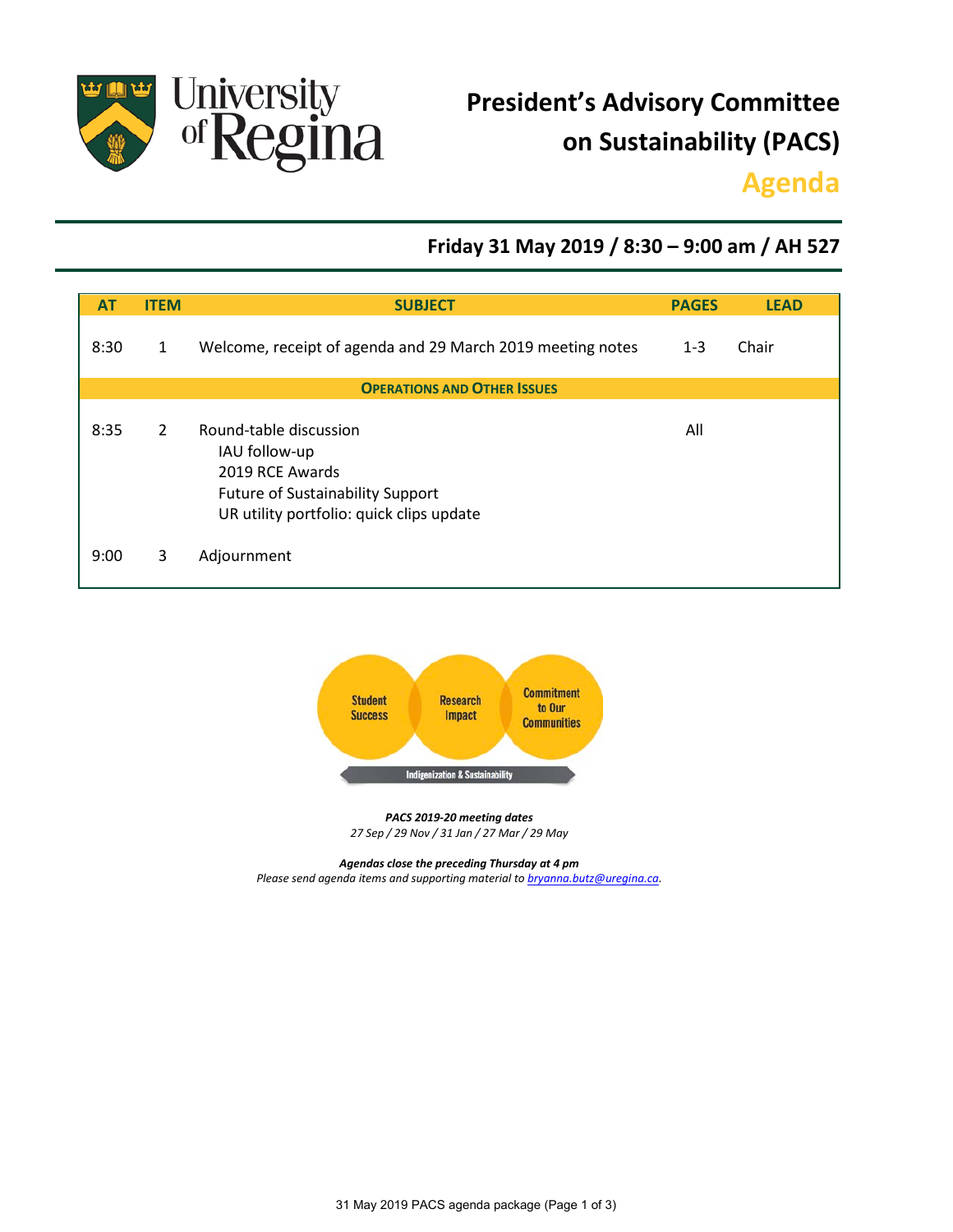

**President's Advisory Committee on Sustainability (PACS)** 

### **Meeting Notes**

### **Friday 29 March 2019 / 8:30 – 10:00 am / AH 527**

- **MEMBERS** T Chase (Chair), D Cherwaty, R Konecsni, P Patton *(for N Paskewitz)*, S Young, L Stewart *(PACS student support)*, K Untereiner (Resource)
- **REGRETS** B Butz (Resource), K Cormack, J Crivea, J Dale, GSA rep, R Petry, URSU rep
- **1. Welcome and call to order at 8:30 am. Agenda approved as received. Meeting notes of 25 January 2019 received without emendation.**

**LEADERSHIP, COMMUNICATION AND ENGAGEMENT**

#### **2. Print optimization: report on savings**

R Konecsni updated PACS on the print optimization savings report, noting that the number of unmanaged devices continues to be reduced.

In an effort to reduce printing, departments and individuals have reached out to IS with an interest in purchasing desktop scanners. With the support of the Chair, R Konescni will continue to encourage IS purchases of these devices as their oversight will ensure consistency and control over the number of scanners purchased.

#### **3. IAU: update**

Advancing Responsible Consumption and Production in Higher Education: Inaugural Conference for the IAU Cluster on Sustainable Development Goal 12 will take place on 6 and 7 May at Luther College. More information, including the draft agenda, registration links, etc., can be found on the webpag[e here.](https://www.luthercollege.edu/university/alumni-friends/events/iau-sustainable-development-goal-12-inaugural-conference) PACS, through the SCEF, agreed to sponsor 10 student registration fees in the amount of \$300. B Butz will work with the planning committee to ensure these funds are transferred appropriately.

#### **WASTE, ENERGY AND TRANSPORTATION**

#### **4. Paper recycling on campus**

Due to unforeseen circumstances, J Papandreos was unavailable to attend this meeting and the agenda item will be deferred to the next PACS meeting.

In J Papandreos' absence, P Patton was happy to announce that the Faculty of Science purchased 2,400 recycling containers for our campus. Thanks to the Faculty of Science and to Dean Farenick for supporting this worthy initiative. FM's goal is to replace all single garbage cans located on the main floors and hallways of our campuses with three station garbage, paper and recycling containers. P Paton will be looking for funding support to brand this initiative and plans to submit an application to the 2019 Spring SCEF.

#### **5. UR Utility Portfolio: Quick Clips update**

K Cormack was unavailable so this agenda item is deferred to the next PACS meeting.